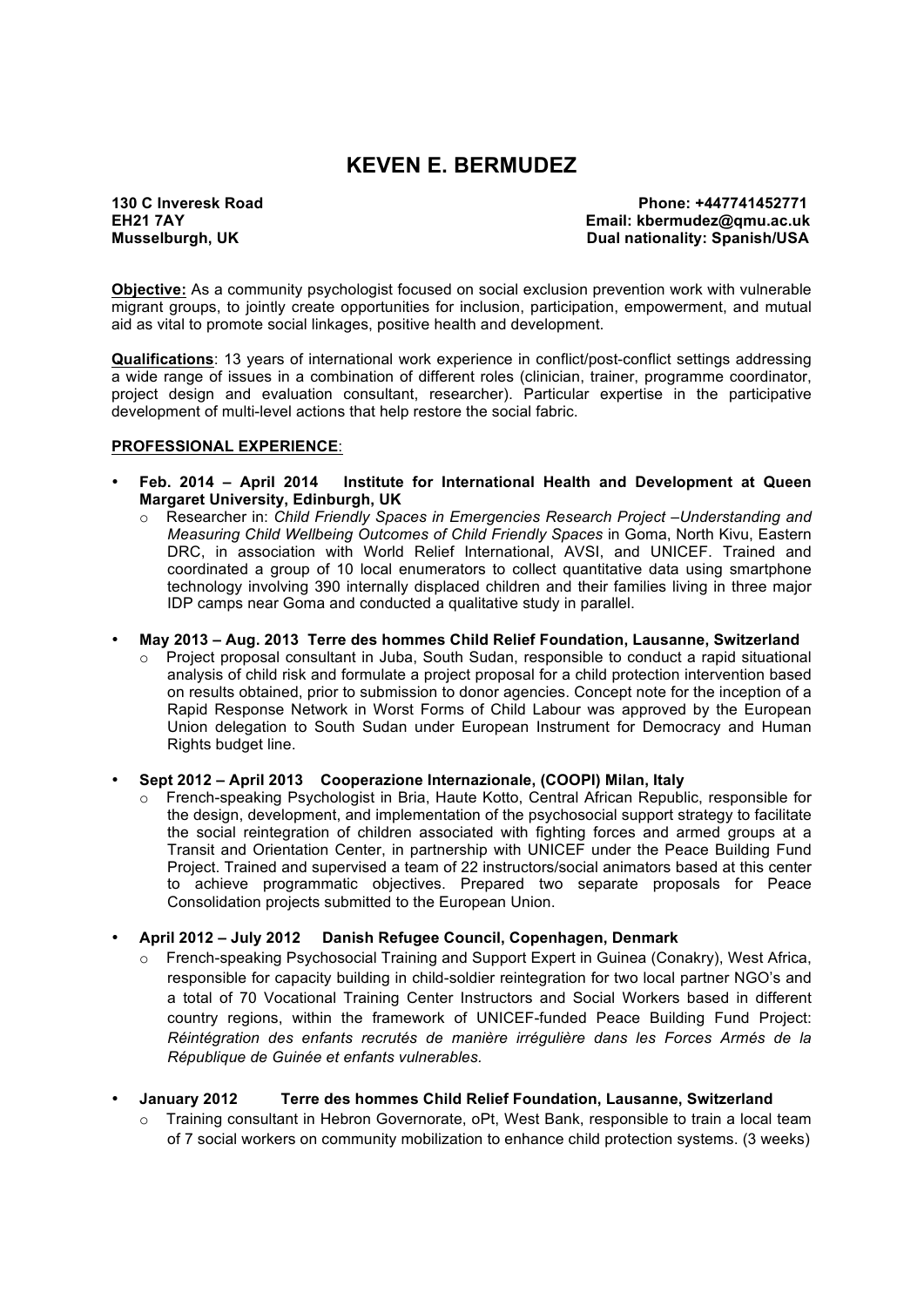### • **November 2011**

 $\circ$  Psychosocial project proposal formulation consultant in Hebron Governorate, oPt, West Bank, responsible to formulate a child-focused psychosocial support project targeting 15 communities in Hebron Governorate, submitted to ECHO. (1 week)

### • **September 2011**

 $\circ$  Project start-up consultant in the Gaza Strip, responsible to launch a new UNICEF-funded project aiming to map child care services throughout the strip. (1 month)

### • **July 2011 – August 2011**

Child protection project pre-implementation training consultant for local team of 7 social workers based in Hebron, oPt, West Bank. (1 month)

### • **May 2011**

o Child protection project proposal consultant targeting 10 schools in Hebron area, submitted to ECHO. (2 weeks)

### • **July 2010 – December 2011**.

o Senior Coordinator for the Mental Health and Psychosocial Support Technical Unit in Gaza City, responsible to develop and disseminate the Mapping of Mental Health and Psychosocial Services tool in partnership with UNICEF/ MoH and capacity building of 20 Family Center social workers in partnership with Save the Children-Sweden. (6 months)

………………………

### • **September 2009 International Rehabilitation Council from Torture, Copenhagen, Denmark**

- $\circ$  French-speaking trainer of trainers in war child psychosocial rehabilitation involving representatives of different local NGO's in Bukavu, DR Congo, in partnership with Center Mater Misericordiae. (2 weeks)
- **June 2009**
	- o French-speaking peer supervisor in war child psychosocial rehabilitation for team of 10 child workers belonging to partner association Center Mater Misericordiae in Bukavu, DR Congo. (2 weeks)

……………………

- **September 2008 – December 2008 Terre des hommes Child Relief Foundation, Lausanne.** 
	- o Child protection project coordinator in Hebron and Jenin, oPt. West Bank.
- **February 2008 – April 2008**
	- $\circ$  Training design consultant for system-wide training on psychosocial support to children in conflict-with-the-law in a street situation. Khartoum, Sudan.
- **November 2007 – December 2007**
	- o Child social worker training consultant for system-wide training combining Tdh and MoH social workers operating in 4 IDP camps in El Geneina, West Darfur, Sudan, supported by UNICEF.

……………………………

## • **November 2006 – April 2007 Center for Victims of Torture, Minneapolis, MN**

o French-speaking project start-up coordinator and clinician-trainer in Pweto, Katanga Province, DR Congo for Congolese returnees and receiving communities.

#### • **February 2006 – November 2006**

o Project start up and Clinician-Trainer in Voinjama, Lofa County, Liberia for Liberian returnees and receiving communities.

……………………………

- **April 2005 – October 2005 HealthNet International-Transcultural Psychosocial Organization, Amsterdam, The Netherlands**
	- o Psychosocial Coordinator/Developer in Jalalabad, Eastern Afghanistan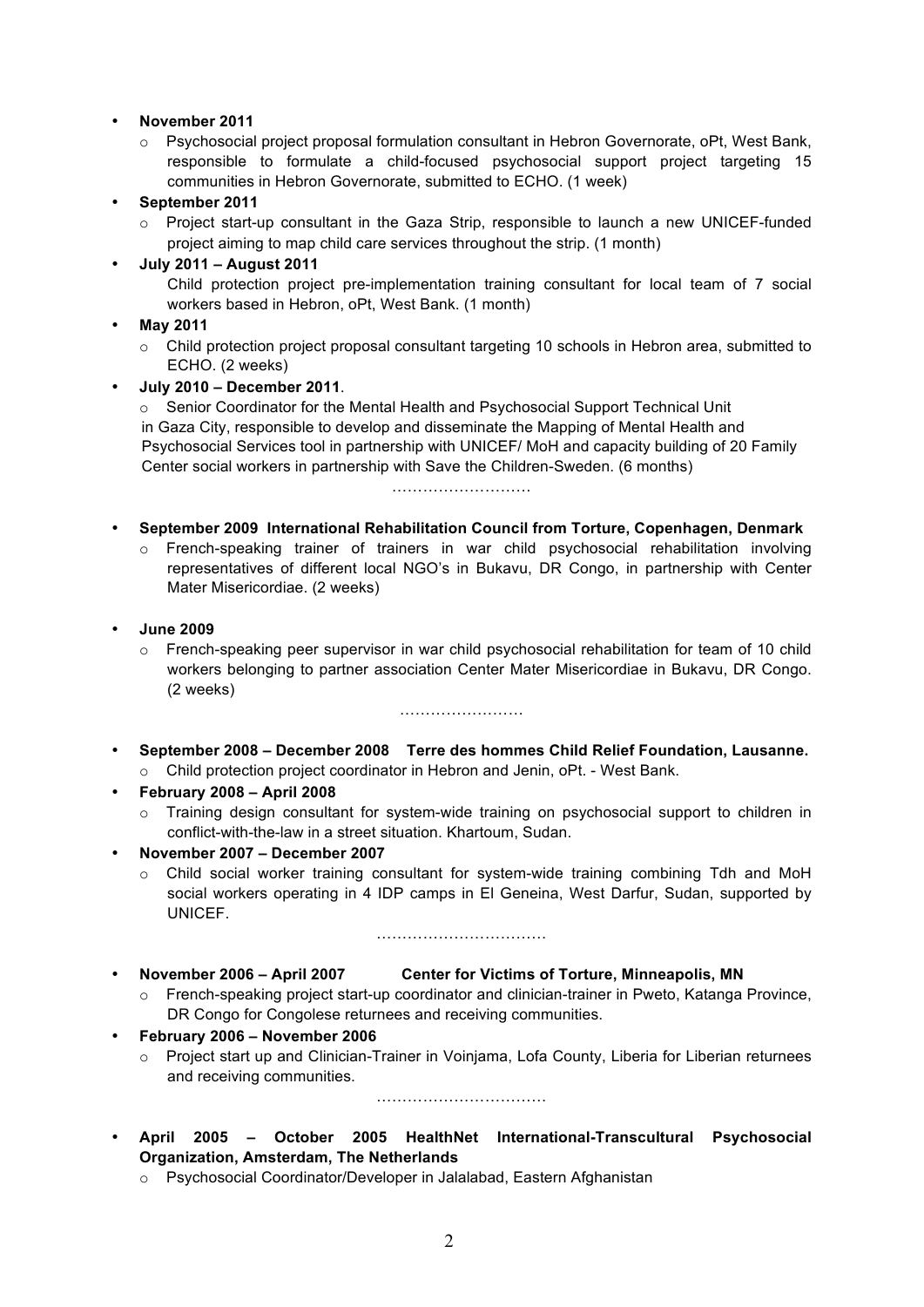- **January 2004 – November 2004 Movimondo, Rome, Italy**
	- o Technical Advisor for children's (ages 7-12) psychosocial project in, Salfit, Nablus, and Jenin, oPt – West Bank.
		- ……………………………….
- **October 2003 International Catholic Migration Commission, Dili, East Timor**
	- o Trauma recovery workshop leader in Torture Rehabilitation Program (1 month). ……………………………..
- **August 2003 – September 2003 Movimondo, Rome, Italy**
	- o Ex-post evaluation & project reformulation consultant for two ECHO-funded psychosocial projects focused on children and youth in Northern West Bank, oPt (proposal subsequently approved for 11-month funding by ECHO).
- **November 2001 to December 2002 Center for Victims of Torture, Minneapolis, MN**

…………………………….

- o Clinician-Trainer in 4 camps for Sierra Leonean and Liberian refugees in Kissidougou, Guinea-Conakry.
- **June 1995 – September 1995 World Relief Inc., New York** o Coordinator of camp-based counseling center for Cuban refugees at Guantanamo US Naval Base, Cuba.

…………………………..

…………………………...

• **January 1999 - June 2000 Catalonian Institute of New Professions, Barcelona, Spain.**   $\circ$  Researcher in new professions required to respond to the influx of migrants and refugees.

……………………………………

- **October 1996 - November 2001 Royal Class Management & Centro Superior de Idiomas, Barcelona, Spain.** 
	- o Teacher in English Language, Sociology, and Emotional Intelligence.

………………………………….

• **September 1995 - August 1996 Massachusetts Mental Health Center, Boston, Massachusetts, USA.** 

o Individual and Group Psychotherapist/Case Manager in Hispanic Unit**.**

…………………………….

• **May 1994 - May 1995 Children's Charter Trauma Clinic, Waltham, Massachusetts**. o Child trauma evaluator/therapist**.**

..…………………………..

• **May 1992 - May 1994 Somerville Mental Health Clinic, Somerville, Massachusetts**. o Psychiatric Walk-in Emergency Room and Intake Coordinator

……………………………..

• **February 1990 – January 1992 The Castle Residential School, Cambridge, Massachusetts.**  o Milieu Counselor for learning and emotionally disabled adolescents.

#### **Other professional activities:**

Lecturer/panelist in Masters level courses at Queen Margaret University, Edinburgh, UK

• Panel on NGO partnerships (Dec. 2011)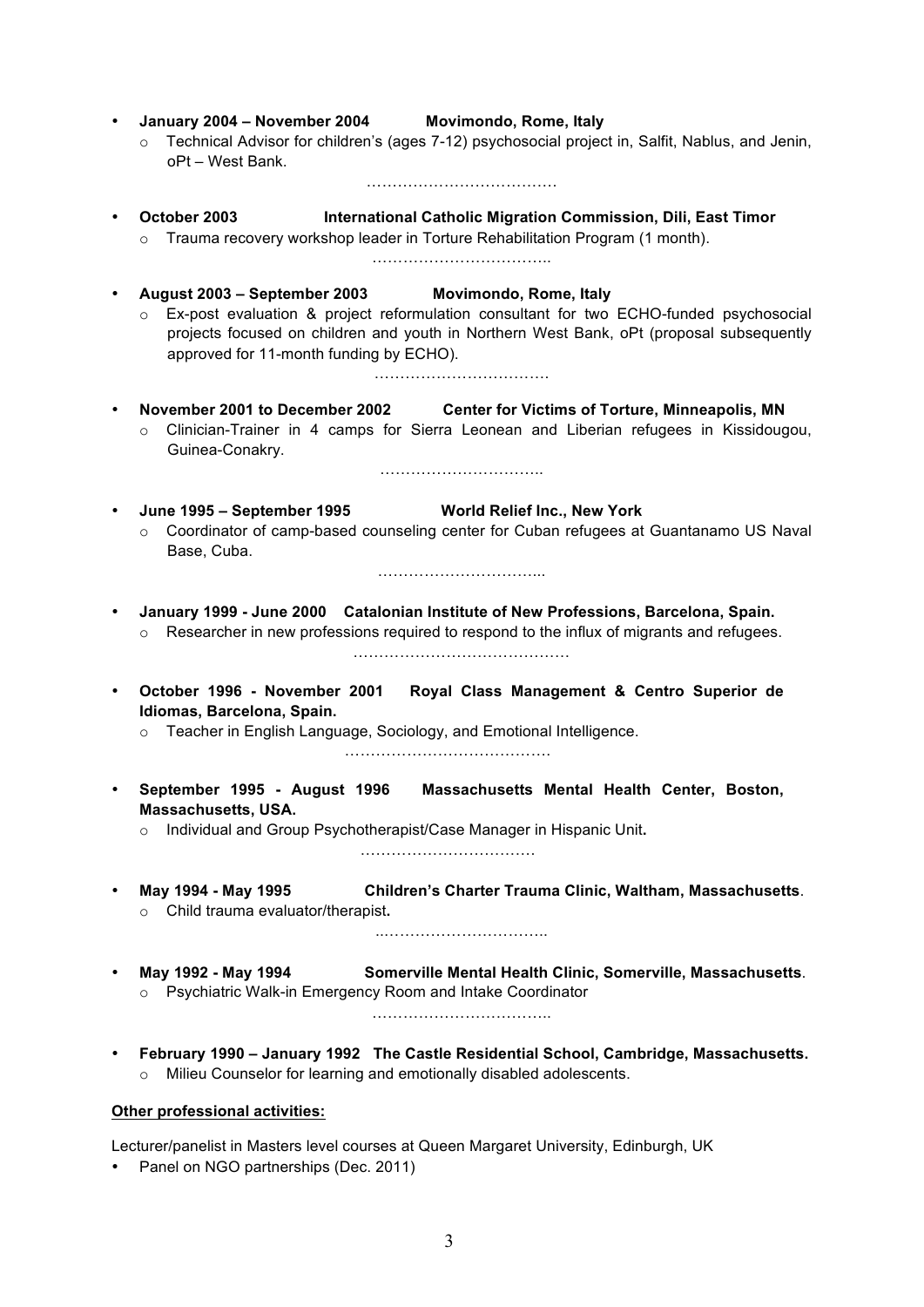- Coordination & accountability in complex emergencies. (March 2010, 2011)
- Rehabilitation from torture. (Jan. 2010)
- Child Soldier Integration (Jan. 2010)
- Psychosocial interventions with war-affected children (March 2009)
- Spirituality and coping (March 2009)

#### **Speaking engagements:**

• **Member of Medico-Psychological panel** in conference-debate titled: *Faut-il juger les exenfants soldats*? at Hotel de Ville de Paris, Dec.14th 2009. Parcours d'Exil/ Voix de l'Enfant (organizers)

#### **Publications**:

- Abed, I., Bermudez, K., Al Far, M. (2010): Mapping of Mental Health and Psychosocial Services in the Gaza Strip. Tdh-publisher
- Mandirola, P., Blasi, T. Bermudez, K. (2000): Noves professions per a tractar el fenomen de la immigracio a Catalunya. Institut de Noves Professions de la Generalitat de Catalunya – Publisher.
- Mandirola, P., Bermudez, K. (2001): Chapter in book: Interculturalitat.

## **EDUCATION:**

- **2009 – present Queen Margaret University, Edinburgh, UK**
	- PhD in Health Sciences in the Institute of International Health and Development with Santander Universities Scholarship Award. Expected graduation date: December 2014
- **1992 – 1994 Cambridge College, Cambridge, Massachusetts, USA** 
	- o Master in Education in Counseling Psychology, Mental Health Specialty

**Professional licensure**: Licensed Clinical Mental Health Counselor (LMHC), Commonwealth of Massachusetts, USA (No.3798) Since August 1996.

#### **AFFILIATIONS:**

- Member of European Community Psychology Association.
- Member of International Association for Cross Cultural Psychology (IAACP)
- Member of Community Research and Action (SCRA)

#### **Short courses/workshops/conferences attended:**

- Attendance to conference on *Crisis, mobility, and new forms of migration* organized by University College Cork, Ireland, Sept.2-4, 2014.
- Invited to present a written article at a PhD workshop on *Ethical and Methodological Pitfalls in Health Research* organized by the European Sociology Association's Reference Group on the Sociology of Health and Illness in Helsinki, Finland, August 27<sup>th</sup> 2014.
- Invited to present PhD research study on *Migrants in Segregated Zones of Living* at the Bergen Summer Research School's annual PhD conference on Transnational Migration and Global Development, University of Bergen, Norway 20-22 June 2012.
- Attendance to 8<sup>th</sup> European Congress of Community Psychology, organized by York St. John University and European Community Psychology Association, York, UK Sept.  $15^{th}$ -  $16^{th}$  2011.
- Attendance to week-long training on Monitoring and Evaluation, organized by UNICEF in MENA region, Amman, Jordan, December 2010.
- Attendance to 11<sup>th</sup> Annual Workshop on Ethical Issues in Global Health Research, Harvard School of Public Health, Boston, Massachusetts, USA, June 8<sup>th</sup> -12<sup>th</sup> 2009.